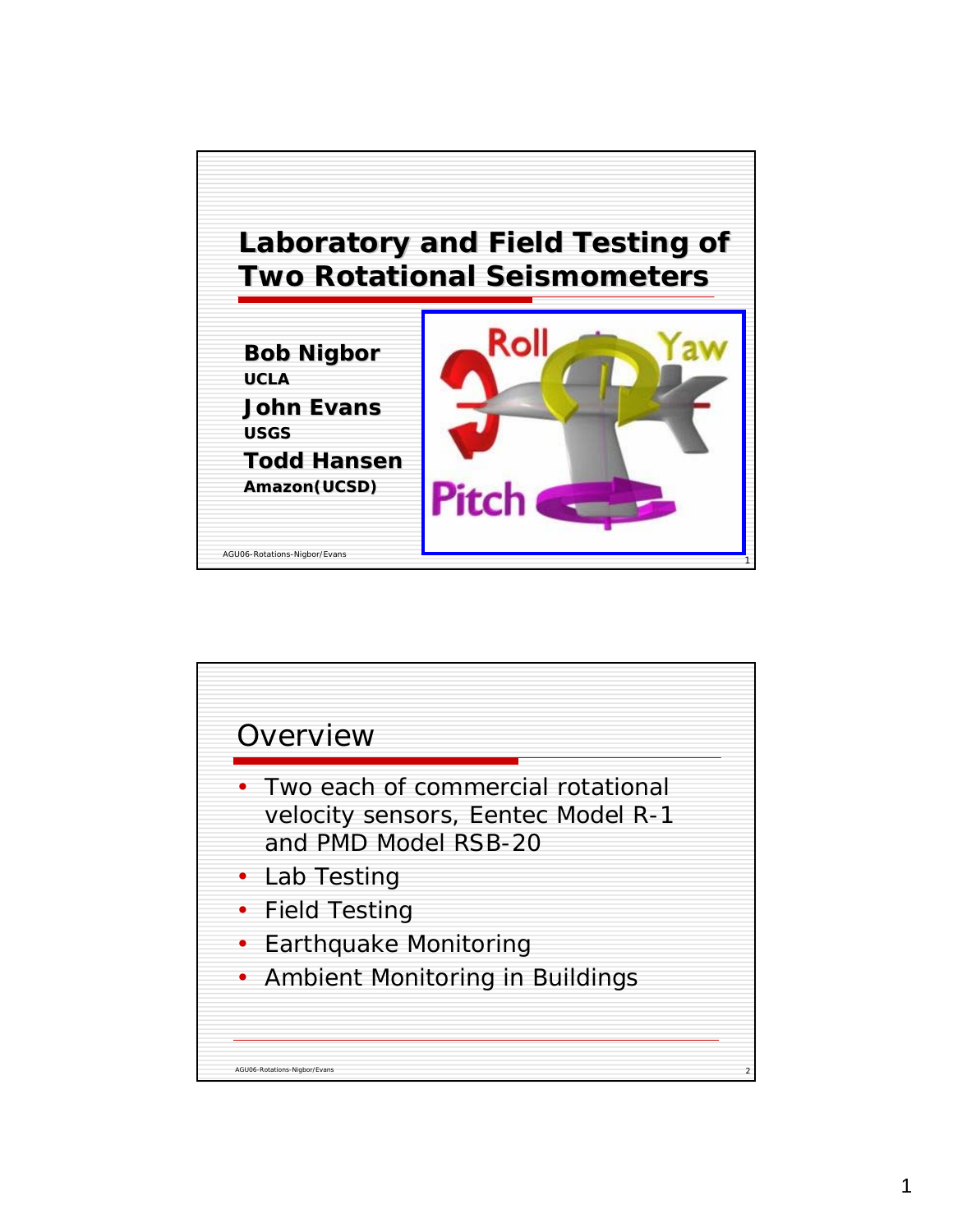

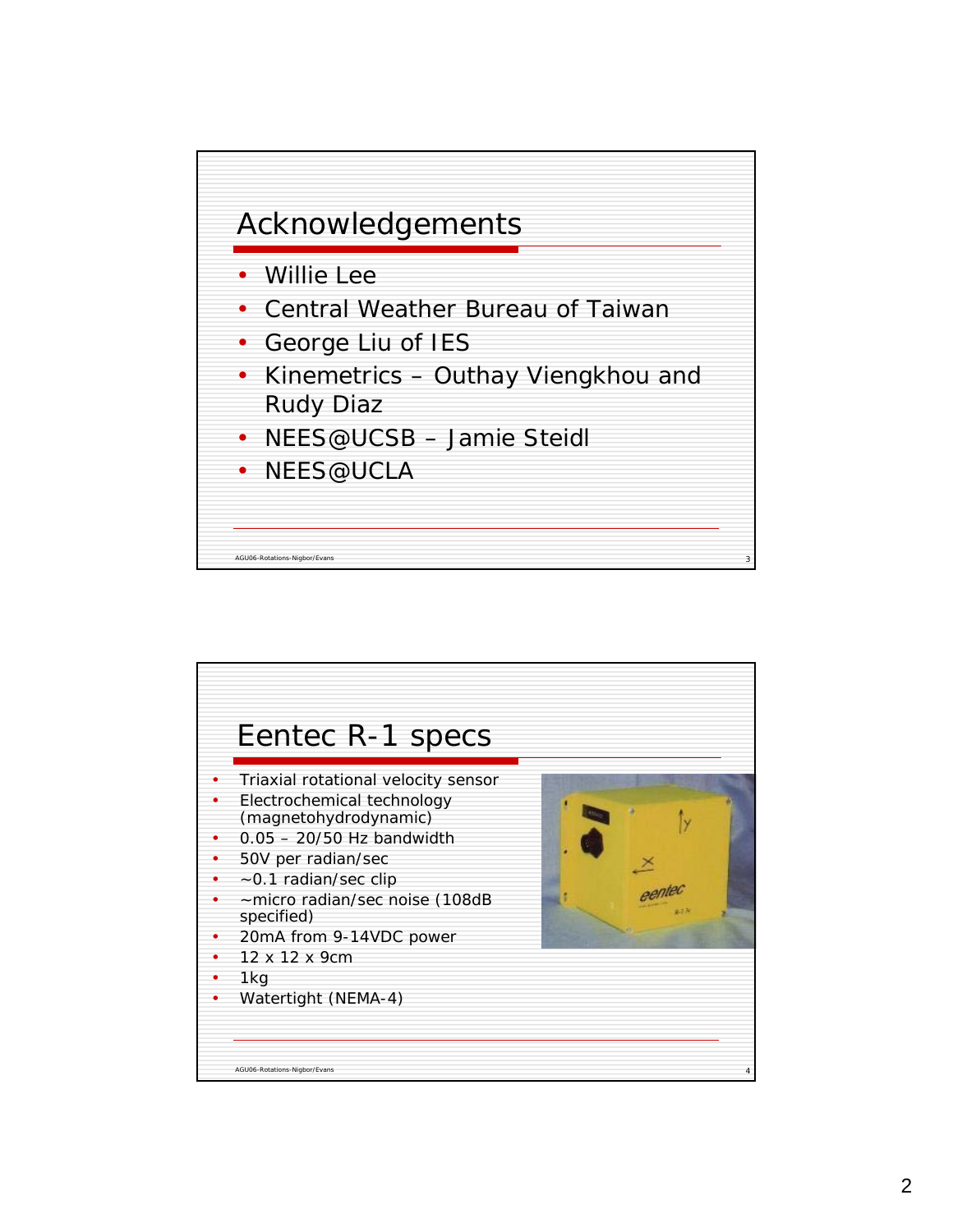

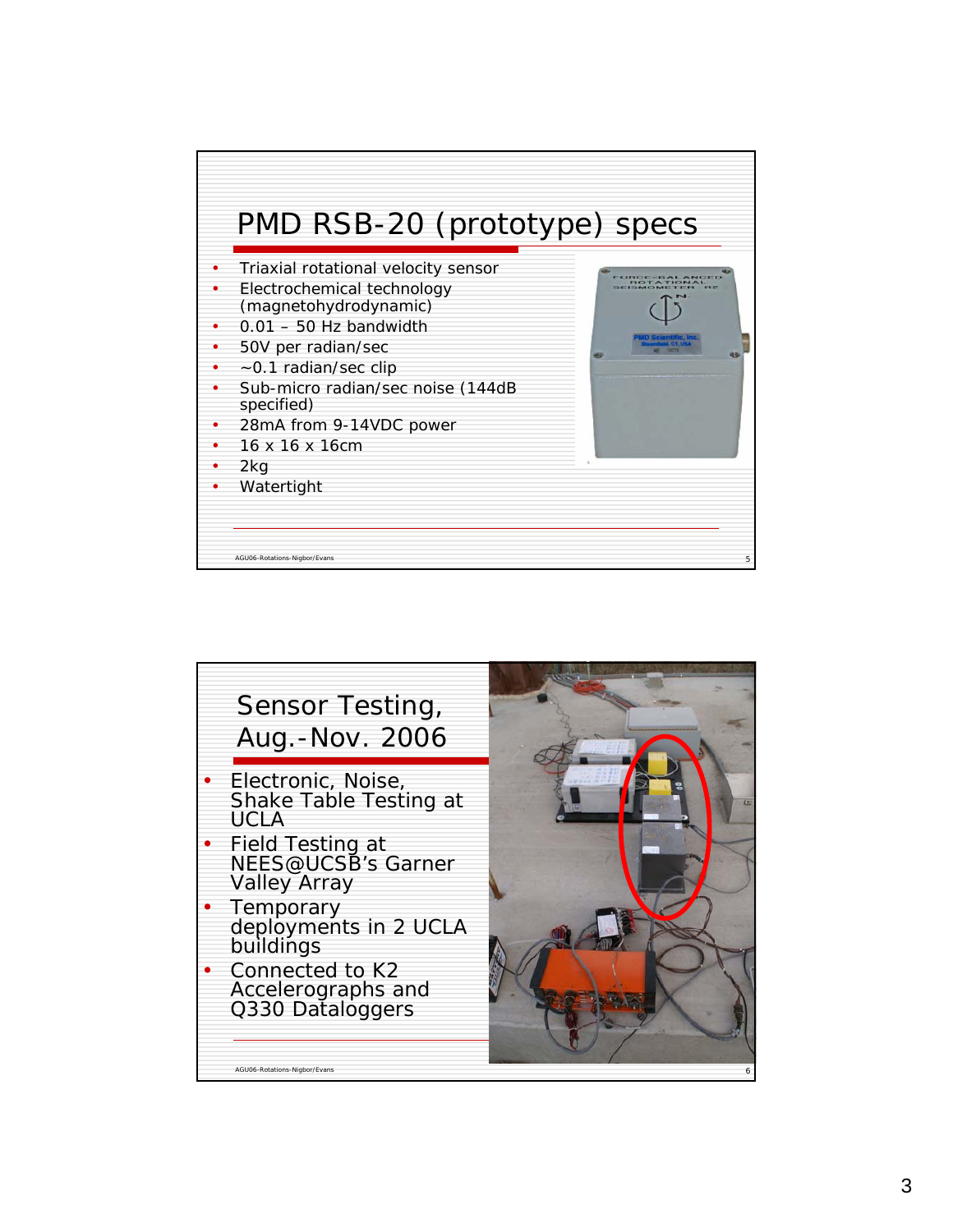| <b>Basic Testing</b>                  |                        |                  |
|---------------------------------------|------------------------|------------------|
| <b>Test</b>                           | $R - 1$                | <b>RSB-20</b>    |
|                                       | #122                   | #10602           |
| <b>Startup Current</b><br>@12VDC      | ~100mA                 | ~400mA           |
| <b>Steady-State</b><br>Current @12VDC | 25mA                   | 35 <sub>mA</sub> |
| Voltage step<br>sensitivity           | no                     | yes              |
| <b>Clip Recovery</b>                  | Tens of seconds        | minutes          |
| Warm-up Time                          | <b>Several Minutes</b> | ~10 Minutes      |

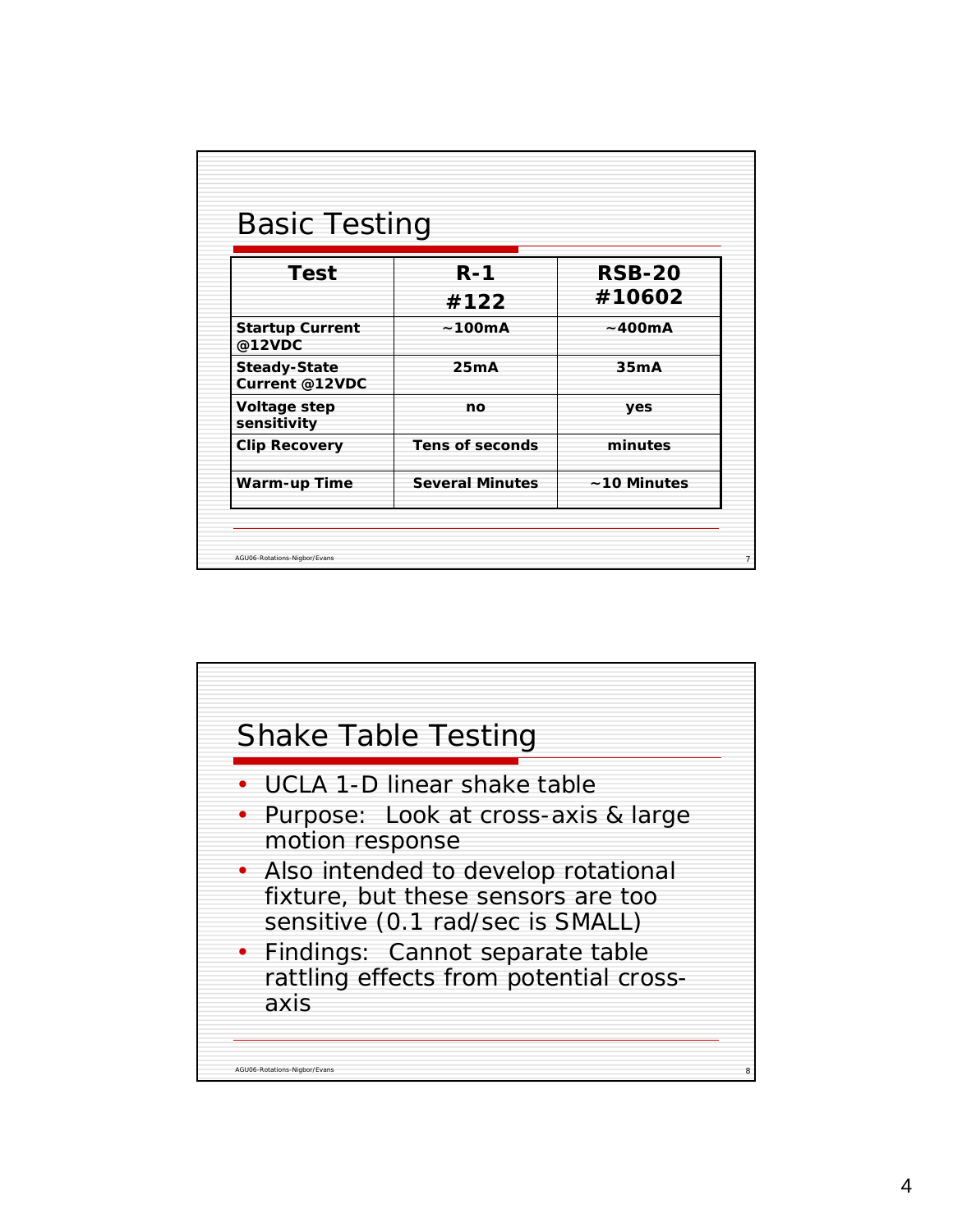

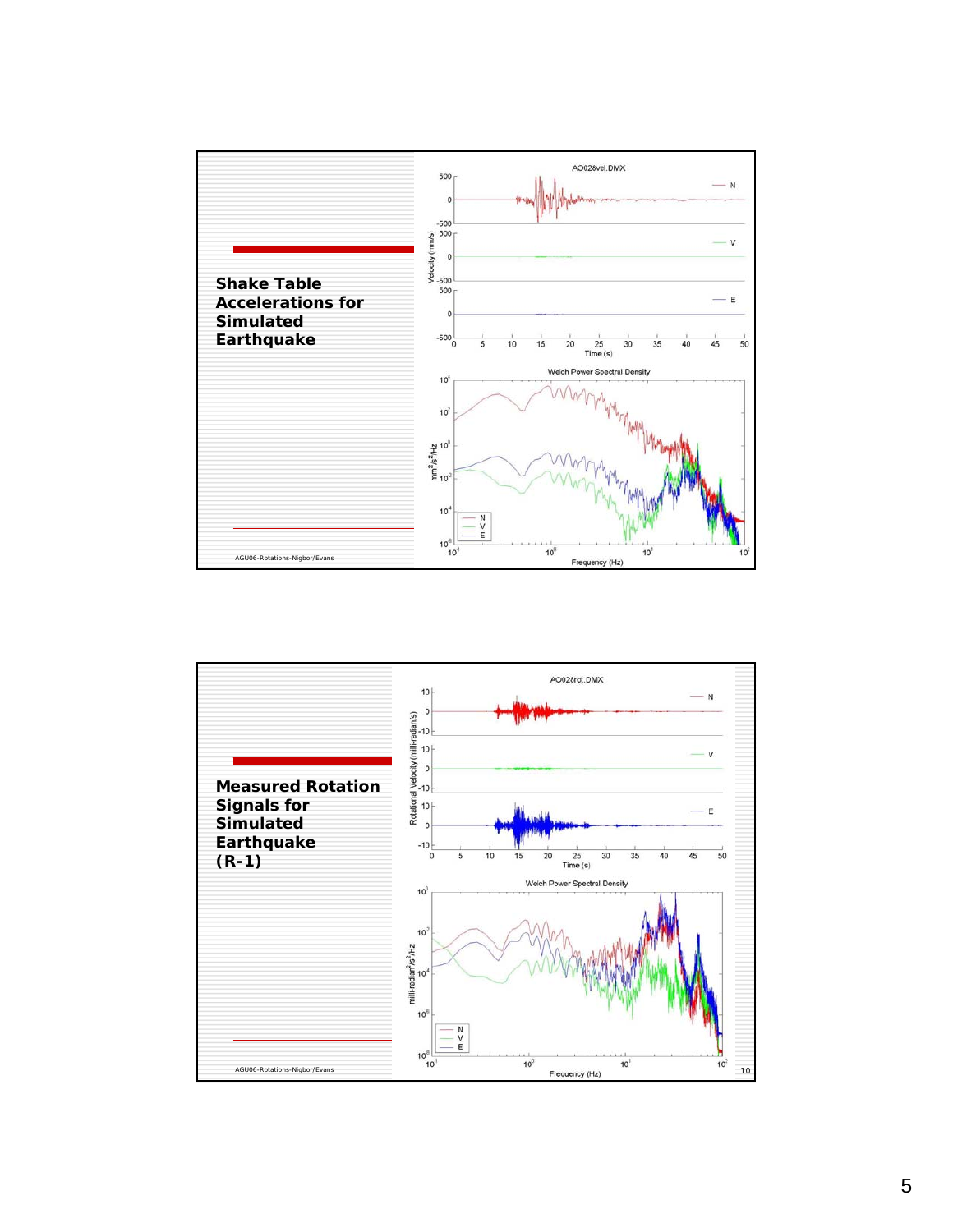

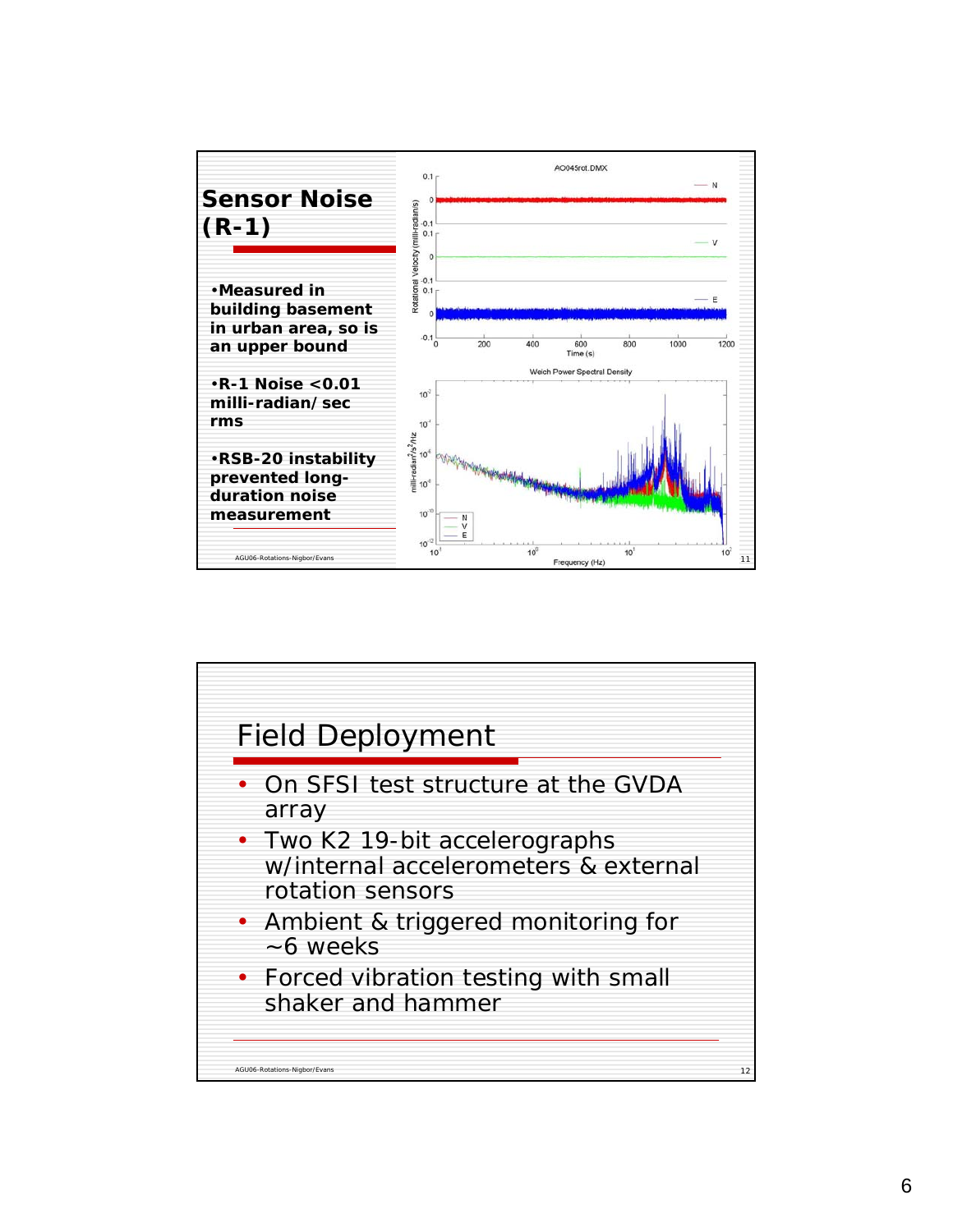

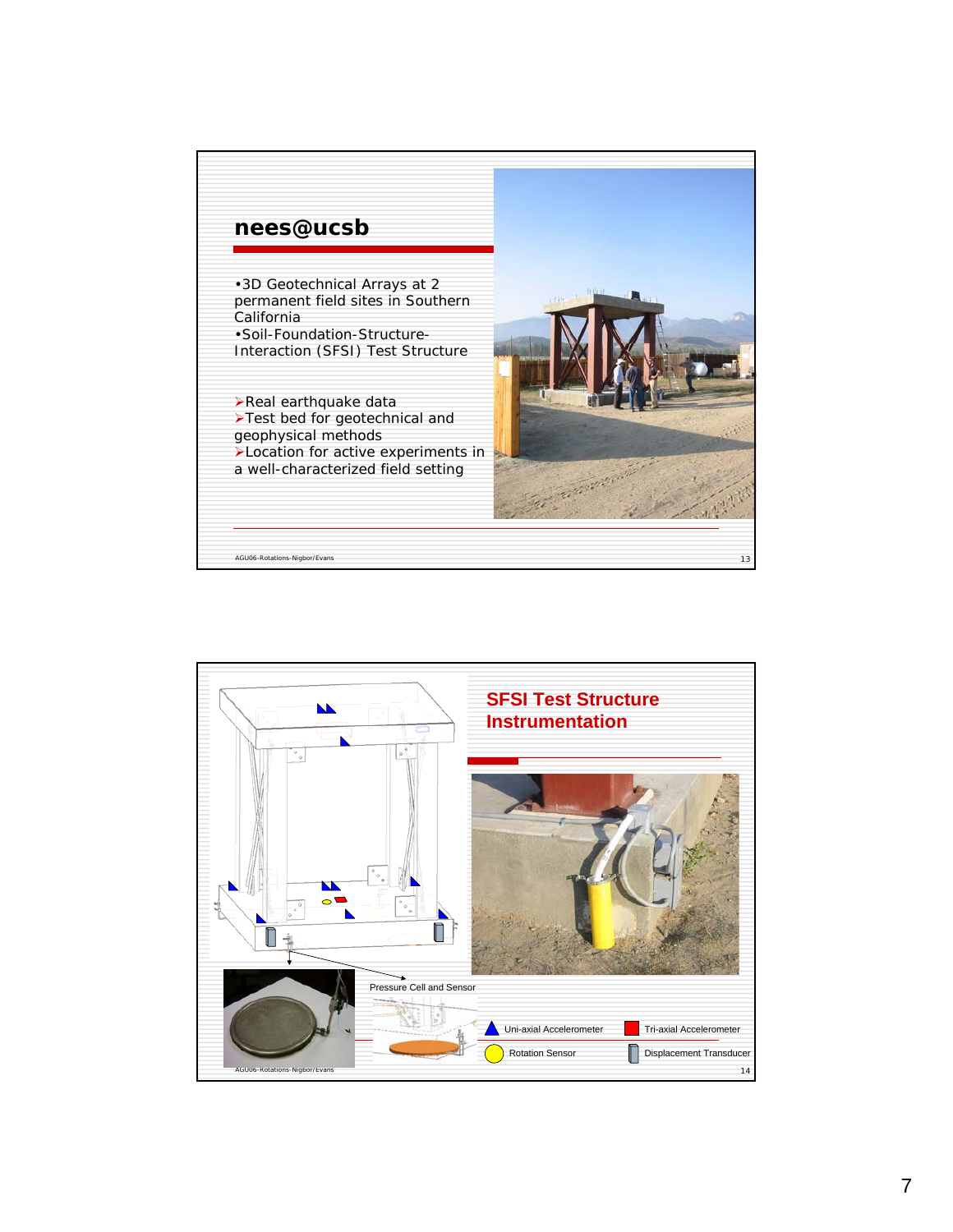

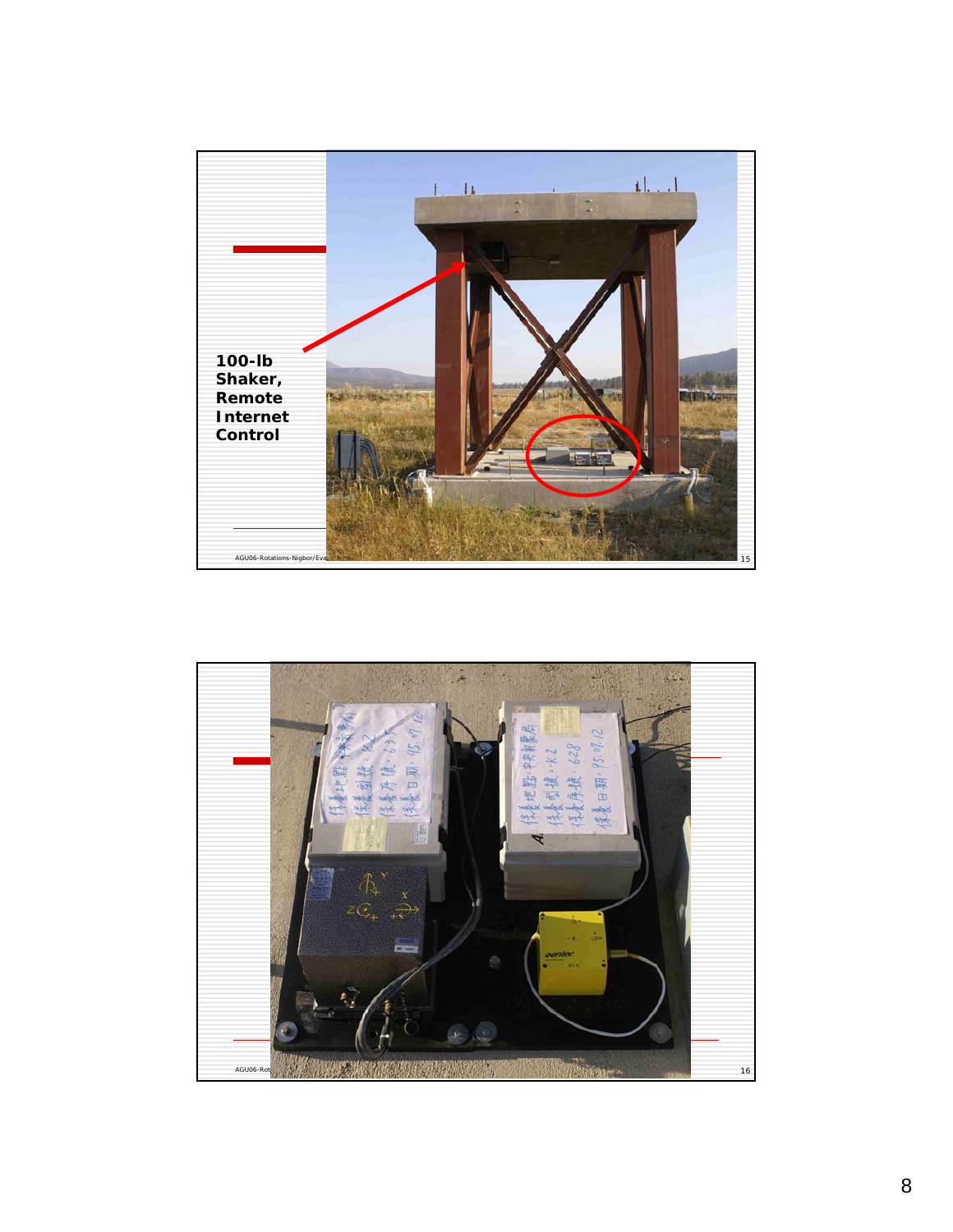

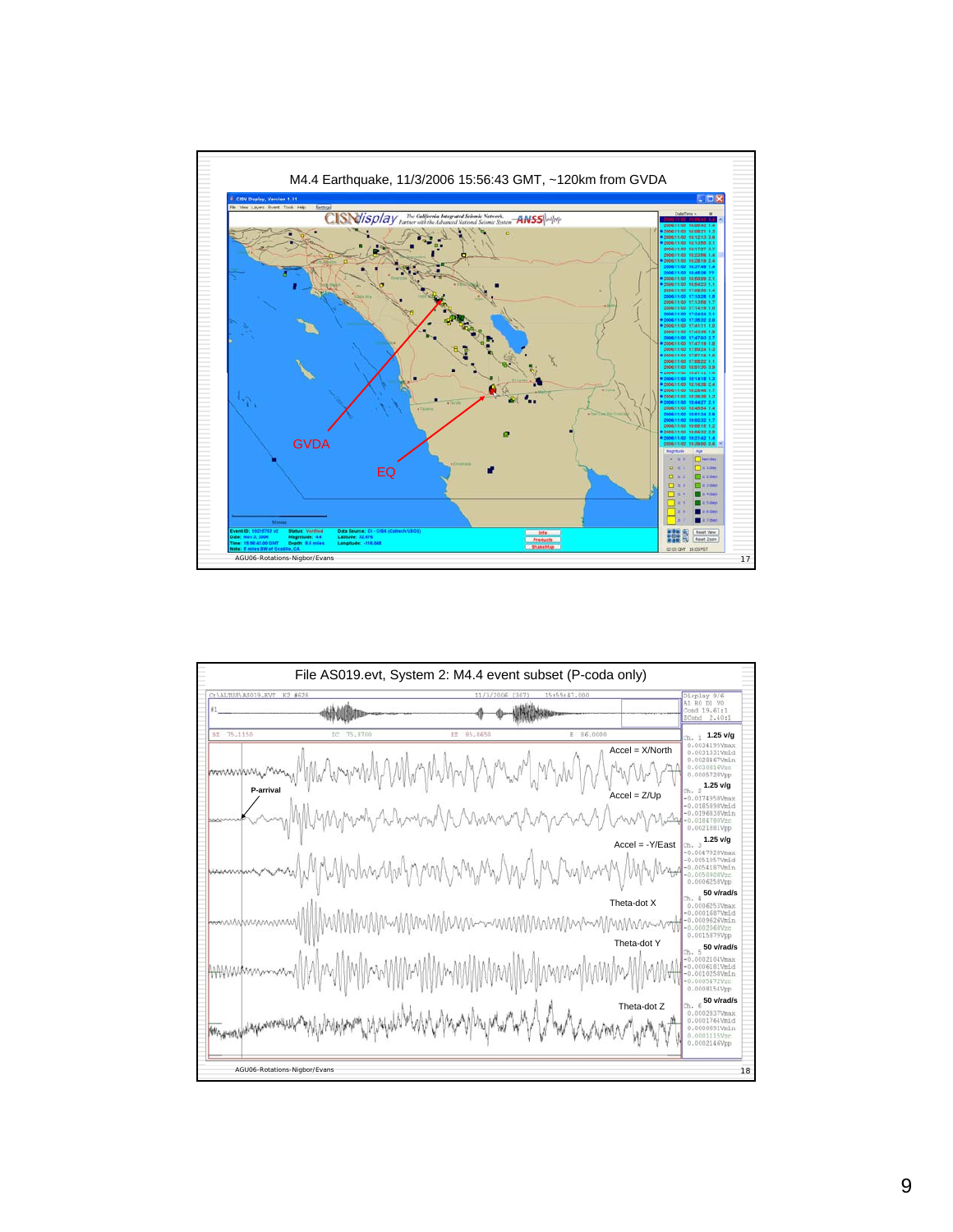

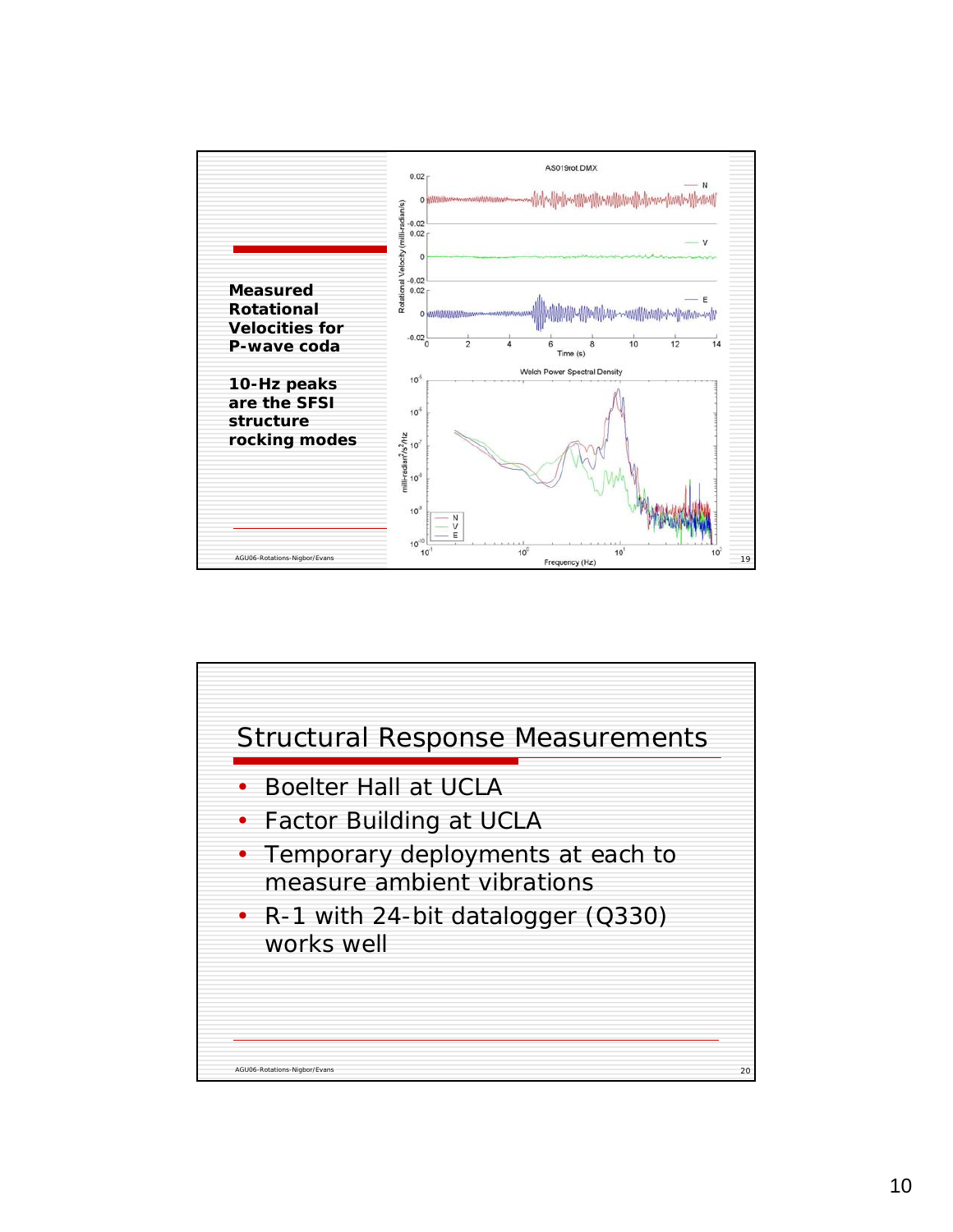